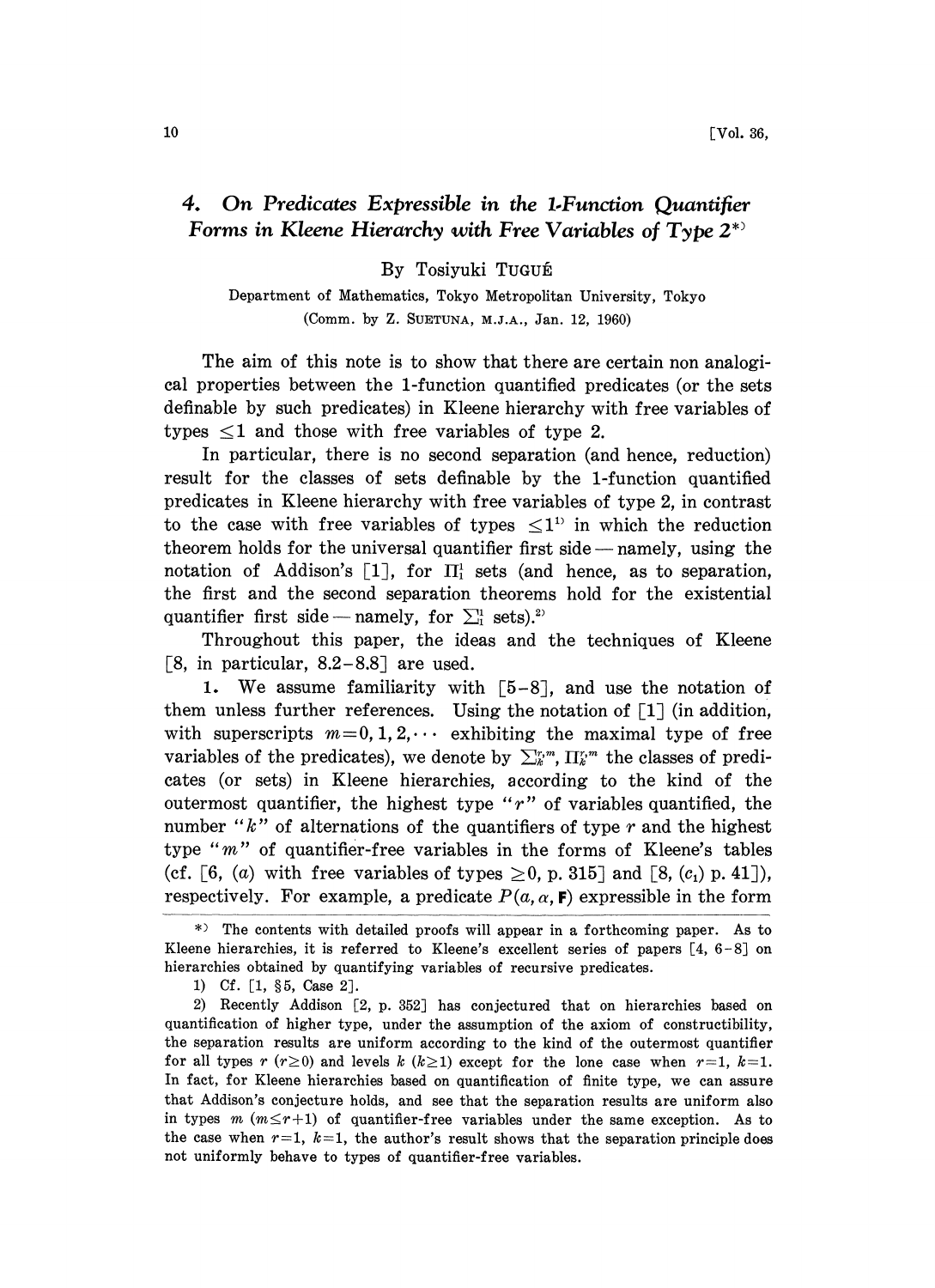$$
(E\beta)(x)R(a, \alpha, \mathbf{F}, \beta, x)
$$

with a general recursive R is of  $\Sigma^{1,2}$ .

2. As is well known, for  $m \leq 1$ , every predicate  $P(\mathfrak{a})^3$  of  $\sum_{i=1}^{1} (II_i^{1,m})$ is expressible in the form  $(E\beta)(x)R(a, \overline{\beta}(x))$  (( $\beta)(Ex)R(a, \overline{\beta}(x))$ ) with a primitive recursive  $R(\alpha, u)$  (cf. for example [8, footnote 14)] or [7, XVII):

(2.1) 
$$
P(\mathfrak{a}) \equiv (E\beta)(x)R(\mathfrak{a}, \beta(x))((\beta)(Ex)R(\mathfrak{a}, \beta(x))).
$$

Unlike the case for  $m \leq 1$ , there is in general no primitive recursive  $R(\alpha, u)$  such that (2.1) holds for a predicate  $P(\alpha)$  of  $\sum_{i=1}^{n}$  (and dually  $\Pi_{i}^{1,2}$ ). Now, let  $\sum_{i=1}^{1}e^{i\theta}(\prod_{i=1}^{1}e^{i\theta})$  be the class of predicates  $P(\theta)$  of  $\sum_{i=1}^{1}e^{i\theta}(\prod_{i=1}^{1}e^{i\theta})$  for which  $(2.1)$  holds with a primitive recursive R. Then we have

 $\sum_{1}^{1,2*} \tilde{\equiv} \sum_{1}^{1,2} (\prod_{1}^{1,2*} \tilde{\equiv} \prod_{1}^{1,2}).$ 

Theorem 1.  $\sum_{i=1}^{n} \sum_{i=1}^{n} (II_{i}^{1})^{2k}$ <br>In fact, we see that if  $\lambda \mathbf{F}(E\beta) [\mathbf{F}(\beta)]$ <br>edicate of  $\Sigma^{1,2*}$  then it would be In fact, we see that if  $\lambda \mathbf{F}(E\beta) [\mathbf{F}(\beta)=0]$  (which is of  $\sum_{i=1}^{1}$ ) were a predicate of  $\sum_{i=1}^{n}$ , then it would be contradictory to the following

Lemma 1.<sup>4</sup> Let  $F_0$  be a given type-2 object (namely, a completely defined functional with one function variable  $\alpha$  as argument) which remains with a fixed value when the value of argument  $\alpha$  is primitive recursive. Then any function  $\phi(a_1,\dots,a_n)$  primitive recursive in  $\mathbf{F}_0$ is primitive recursive.

The proof of this lemma is given by induction on the length of a primitive recursive description of  $\phi(\mathfrak{a}^0, \mathbf{F})$ .

3. Let  $\mathbf{E}_1$  be the particular type-2 object defined thus:

$$
\mathbf{E}_1(\alpha) = \begin{cases} 0 & \text{if } (\beta)(Ex)\lfloor \alpha(\beta(x)) = 0 \rfloor, \\ 1 & \text{otherwise.} \end{cases}
$$

Employing this object  $E_1$ , we have the following theorems.

**Theorem 2.** If  $\phi(\mathbf{F}, a_1, \dots, a_n, \alpha)$  is primitive recursive with a description of **F**-height h (cf. [8, p. 45]), then  $\phi(\mathbf{E}_1, a_1, \dots, a_n, \alpha)$  is primitive recursive in  $\mathbb{S}_{h}^{a}$  uniformly in  $\alpha$ .<sup>5)</sup>

The proof of this theorem is obtained by the methods similar to the proof of  $\lceil 8, \text{ XLVI} \rceil$ .

(\*)  $\mathbf{F}(\alpha) = \theta(\alpha)$  for any general recursive  $\alpha$ ,

we have  $\phi(\mathfrak{a}^0, \mathbf{F}) = {\mathfrak{c}(z, w)}(\mathfrak{a}^0)$ .

Thus: Given a particular type-2 object  $F_0$  for which there is a general (primitive) recursive function  $\theta(\alpha)$  such that (\*) holds, then any function  $\phi(\alpha_1, \dots, \alpha_n)$  general (primitive) recursive in  $F_0$  is general (primitive) recursive.

5) For  $S_{k}^{\alpha}$ , cf. [7, p. 211] taking  $Q(a) \equiv \alpha((a_0) = (a)_1$ .

<sup>3)</sup> a<sup>m</sup> denotes a list of variables of types  $\leq m$ . The superscript m is omitted if arbitrary or clear from context.

<sup>4)</sup> We have also <sup>a</sup> strengthenecl form of this lemma and of the fact that if  $\phi(a_1,\dots, a_n)$  is general (primitive) recursive in  $F_0$  (cf. [8, p. 48]) which is a given general (primitive) recursive object of type 2, then  $\phi(a_1, \dots, a_n)$  is general (primitive) recursive:

There is a primitive recursive function  $\zeta(z, w)$  with the following property. Let z, w be indices of  $\phi(\alpha^0, \mathbf{F})$ ,  $\theta(\alpha)$ , and  $\theta$  be defined for all general recursive functions  $\alpha$ . Then, for values of  $a^0$ , **F** such that  $\phi(a^0, \mathbf{F})$  is defined and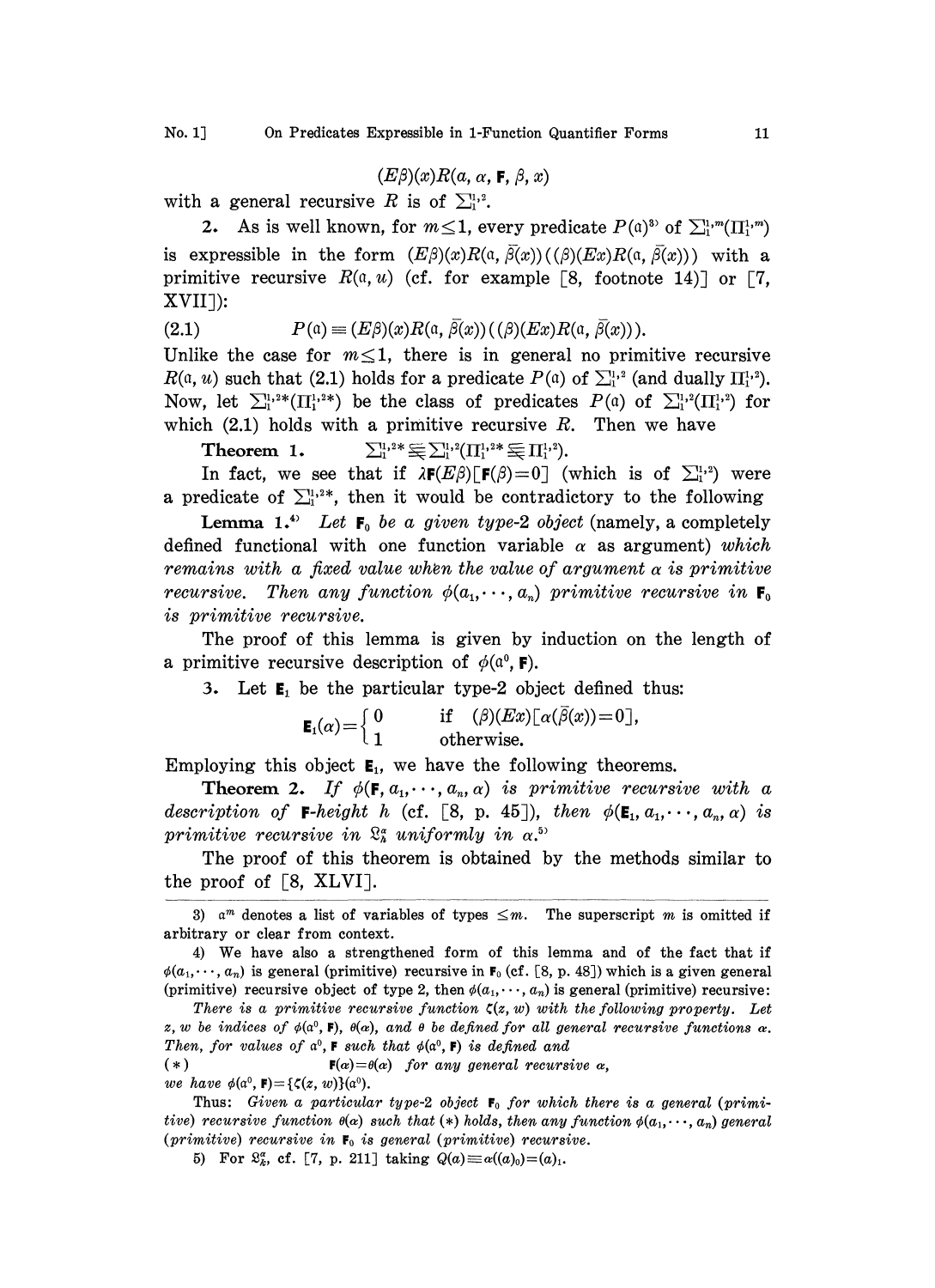**Theorem 3.** When  $m \leq 1$ , any predicate  $P(\mathfrak{a}^m)$  primitive recur-12<br>Theorem 3. When m<br>sive in  $\mathbf{E}_1$  is of  $\sum_{i=1}^{n} \prod_{i=1}^{n} m_i$ .

Suppose  $P(\mathfrak{a}^m)$  is primitive recursive in  $\mathbf{E}_1$ . Then the representing function  $\phi(\mathfrak{a}^m)$  of  $P(\mathfrak{a}^m)$  is primitive recursive in  $\mathbf{E}_1$ , and hence there is a primitive recursive function  $\phi(\mathbf{F}, \mathfrak{a}^m)$  such that  $\phi(\mathbf{E}_1, \mathfrak{a}^m) = \phi(\mathfrak{a}^m)$ . By induction on the length of a description of  $\phi$ , it can be shown that the predicate  $\phi(\mathbf{E}_1, \mathbf{a}^m) = w$  is of  $\sum_{i=1}^{n} \bigcap \prod_{i=1}^{n} \mathbf{B}_i$ . For case 8, the techniques of  $\lceil 3 \rceil$  are used.

Next, let be given  $P(\mathfrak{a})$  general recursive in  $\mathbf{E}_1$ . Then there is a partial recursive  $\phi(\mathbf{F}, \mathfrak{a})$ , say with index z, such that  $\phi(\mathbf{E}_1, \mathfrak{a})$  is completely defined and is the representing function of  $P(a)$ . Using [8, XXVI with (13)] for the predicate " $\phi(\mathbf{E}_1, \mathbf{a})=0$ ", we have a corollary.

**Corollary.** When  $m \leq 1$ , any predicate  $P(\mathfrak{a}^m)$  general recursive in  $\mathbf{E}_1$  is of  $\sum_{i=1}^{n}$   $\bigcap \prod_{i=1}^{n}$ .

We can see that for any  $y \in O_{\alpha}$  the representing function of  $\mathfrak{H}_y(a)^{6}$ is general recursive in  $E_1$ . It is under investigation what subclass of  $\sum_{i=1}^{n} \bigcap_{i=1}^{\infty} \mathbb{Z}^n$  constitute the predicates  $P(\mathfrak{a}^m)$  general recursive in  $\mathbf{E}_1$  for  $m \leq 1$ .

4. Now, for a given type-2 object  $F_0$  we denote by  $\sum_{i=1}^{n} [F_0]$  $(\Pi_1^{1,m}[\mathbf{F}_0])$  the class of predicates  $P(\mathfrak{a}^m)$  for which there is a predicate  $R(\mathfrak{a}^m, \alpha, x)$  general recursive in  $\mathbf{F}_0$  such that

 $P(\mathfrak{a}^m) \equiv (E\beta)(x)R(\mathfrak{a}^m, \beta, x)$  (  $(\beta)(Ex)R(\mathfrak{a}^m, \beta, x)$  ).

It holds an interesting theorem as follows.

**Theorem 4.** For  $m \le 1$ ,  $\sum_{1}^{1,m} = \sum_{1}^{1,m} [E]$   $(\prod_{1}^{1,m} = \prod_{1}^{1,m} [E]),$   $\sum_{2}^{1,m}$ <br> $\sum_{1}^{1,m} [E_1]$   $(\prod_{2}^{1,m} = \prod_{1}^{1,m} [E_1]).$ Let  $m \leq 1$ ,  $\sum_{i=1}^{n} (-1)^{i} = \prod_{i=1}^{n} (-1)^{i}$ ,  $\sum_{i=1}^{n} (-1)^{i} = \sum_{i=1}^{n} (-1)^{i}$ ,  $\sum_{i=1}^{n} (-1)^{i} = \sum_{i=1}^{n} (-1)^{i}$ ,  $\sum_{i=1}^{n} (-1)^{i} = \sum_{i=1}^{n} (-1)^{i}$ ,  $\sum_{i=1}^{n} (-1)^{i} = \sum_{i=1}^{n} (-1)^{i}$ ,  $\sum_{i=1}^{n} (-1)^{i} = \sum_{i$ 

Let  $m \leq 1$ . Evidently, we have  $\sum_{i}^{1} m \subset \sum_{i}^{1} m$  [E]. In the proof of<br>the converse implication  $\sum_{i}^{1} m$  [E] $\subset \sum_{i}^{1} m$ , it is used that for  $m \leq 1$  any<br>predicate  $P(a^m)$  general recursive in **E** is of  $\sum_{i}^{$ is easily assured by the same methods as the first half of the proof for  $\lceil 8, \text{XLVIII} \rceil$ . predicate  $P(\mathfrak{a}^m)$  general recursive in **E** is of  $\sum_{i=1}^{n} \prod_{i=1}^{n} m$ . The latter<br>is easily assured by the same methods as the first half of the proof<br>for [8, XLVIII].<br>Next, to prove  $\sum_{i=1}^{n} \sum_{i=1}^{n} \mathbf{E}_i$ 

example, the predicate  $(E\beta)(\gamma)(Ex)T_1^{\alpha,\beta,1}(\overline{\gamma}(x), a, a)$  is of  $\Sigma_1^{1,1}[\mathbf{E}_1].$ 

The function

 $\tau(u, \alpha, \beta, a) = \left\{ \begin{matrix} 0 & \quad & \text{if} \quad T_1^{\alpha, \beta, 1}(u, a, a), \ 1 & \quad & \text{otherwise} \end{matrix} \right.$ 

is primitive recursive, and so is

 $\tau(\mathbf{F}, \alpha, \beta, a) = \mathbf{F}(\lambda u \tau(u, \alpha, \beta, a)).$ 

$$
I) \quad \text{If} \quad \text{If} \quad \text{If} \quad \text{If} \quad \text{If} \quad \text{If} \quad \text{If} \quad \text{If} \quad \text{If} \quad \text{If} \quad \text{If} \quad \text{If} \quad \text{If} \quad \text{If} \quad \text{If} \quad \text{If} \quad \text{If} \quad \text{If} \quad \text{If} \quad \text{If} \quad \text{If} \quad \text{If} \quad \text{If} \quad \text{If} \quad \text{If} \quad \text{If} \quad \text{If} \quad \text{If} \quad \text{If} \quad \text{If} \quad \text{If} \quad \text{If} \quad \text{If} \quad \text{If} \quad \text{If} \quad \text{If} \quad \text{If} \quad \text{If} \quad \text{If} \quad \text{If} \quad \text{If} \quad \text{If} \quad \text{If} \quad \text{If} \quad \text{If} \quad \text{If} \quad \text{If} \quad \text{If} \quad \text{If} \quad \text{If} \quad \text{If} \quad \text{If} \quad \text{If} \quad \text{If} \quad \text{If} \quad \text{If} \quad \text{If} \quad \text{If} \quad \text{If} \quad \text{If} \quad \text{If} \quad \text{If} \quad \text{If} \quad \text{If} \quad \text{If} \quad \text{If} \quad \text{If} \quad \text{If} \quad \text{If} \quad \text{If} \quad \text{If} \quad \text{If} \quad \text{If} \quad \text{If} \quad \text{If} \quad \text{If} \quad \text{If} \quad \text{If} \quad \text{If} \quad \text{If} \quad \text{If} \quad \text{If} \quad \text{If} \quad \text{If} \quad \text{If} \quad \text{If} \quad \text{If} \quad \text{If} \quad \text{If} \quad \text{If} \quad \text{If} \quad \text{If} \quad \text{If} \quad \text{If} \quad \text{If} \quad \text{If} \quad \text{If} \quad \text{If} \quad \text{If} \quad \text{If} \quad \text{If} \quad \text{If} \quad \text{If} \quad \text{If} \quad \text{If} \quad \text{If} \quad \text{If} \quad \text{If} \
$$

$$
\mathbf{E}(\alpha) = \left\{ \begin{array}{lcl} 0 & \quad \text{if} & (Ex)[\alpha(x) = 0], \\ 1 & \quad \text{otherwise.} \end{array} \right.
$$

<sup>6)</sup> The notation for ordinals " $O_{20}$ " and the hierarchy " $\mathfrak{g}_y$ " have been introduced and discussed by Addison and Kleene in [3]. For these definitions, cf. [3, p. 1003]. particular type-2 object defined by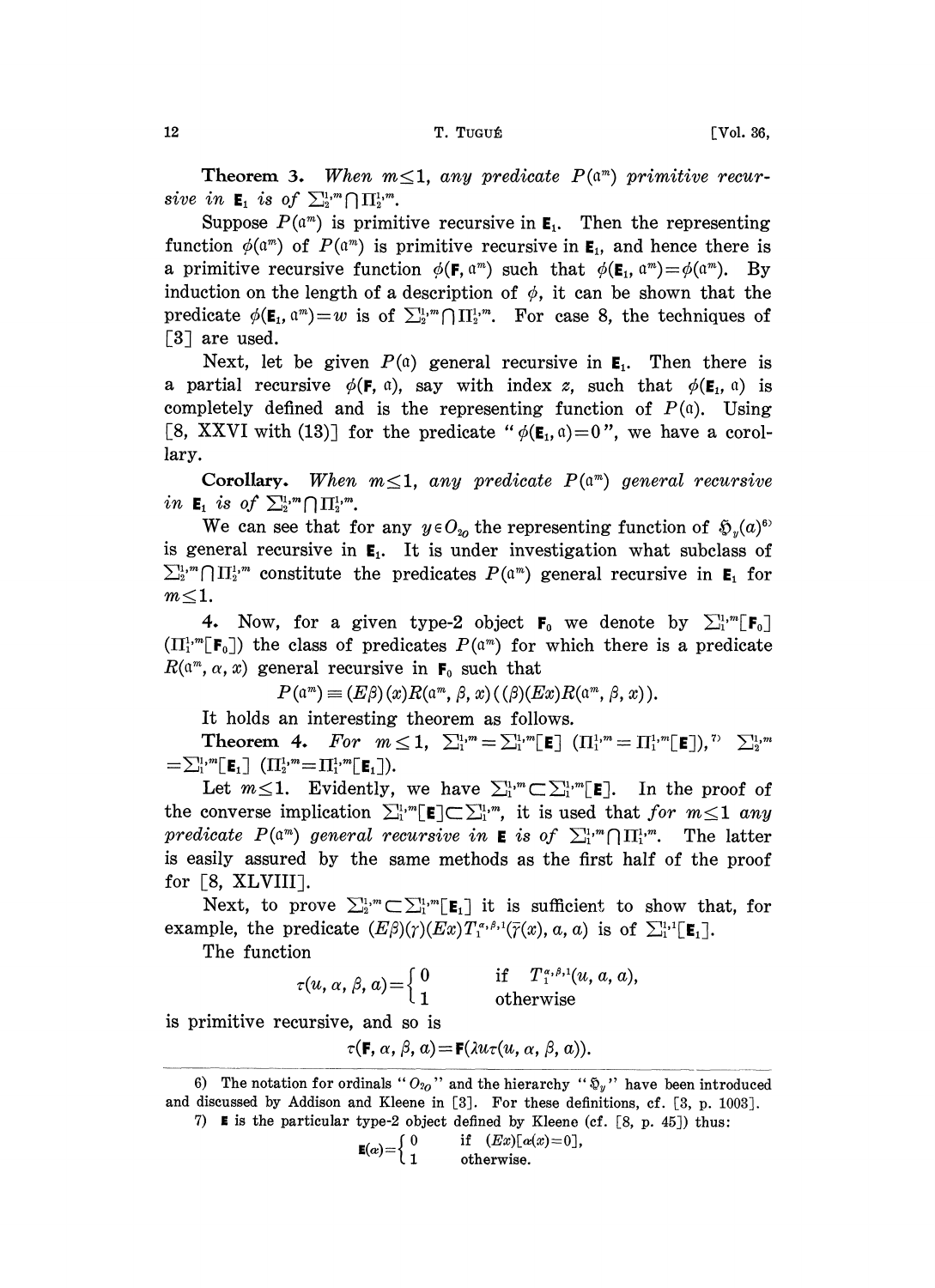On giving **F** the fixed value  $E_i$ , we have

(4.1)  $(E\beta)\lceil \tau(\mathbf{E}_1, \alpha, \beta, a)=0\rceil \equiv (E\beta)(\gamma)(Ex)T_1^{\alpha,\beta,1}(\bar{\gamma}(x), a, a),$ where  $(E\beta)[\tau(\mathbf{E}_1, \alpha, \beta, a)=0]$  is of  $\sum_{i=1}^{n} [\mathbf{E}_1]$  by the definition. The converse implication  $\sum_{i=1}^{n} \mathbf{E}_i \subset \sum_{i=1}^{n}$  is proved by the corollary of Theorem 3.

5. In addition to  $[2, p. 352]$ , we are on the point of showing a further example that  $(\sum_{i=1}^{n} \Pi_{i=1}^{1,m})$ -predicates stand alone as peculiar. **Theorem 5.** It holds neither  $\text{Sep}_{II}(\sum_{i=1}^{1,2})$  nor  $\text{Sep}_{II}(\Pi_1^{1,2})$ .<sup>8)</sup>

In fact, by  $\overline{\text{Sep}}_{II}(\sum_{i=1}^{i_1}1)^{9}$  and  $\sum_{i=1}^{i_1}1=\sum_{i=1}^{i_1}1[\mathbf{E}_1]$ , we have  $\overline{\text{Sep}}_{II}(\sum_{i=1}^{i_1}2)$ . On the other hand, by  $\overline{\text{Sep}}_{\text{II}}(\Pi_1^{1,1})^{\circ}$  and  $\Pi_1^{1,1}=\Pi_1^{1,1}[\mathbf{E}]$ , we have  $\overline{\text{Sep}}_{\text{II}}(\Pi_1^{1,2})$ .

By the above theorem, we have Red  $(\Pi_1^{1,2})$  and  $\overline{\text{Red}}\left(\sum_1^{1,2}\right)$  (cf. [9] or  $\lceil 1 \rceil$ . But it is open how behaves the first separation principle for  $(\sum_{1}^{1,2}, \prod_{1}^{1,2})$ -sets.

**Remark.** Using  $[2,$  Theorem 1, we can prove under the assumption of the axiom of constructibility Red  $(\sum_{k=1}^{n}$  for  $k>1$ .

6. Let  $\sum_{i}^{1,2^{\dagger}}(\prod_{i}^{1,2^{\dagger}})$  be the class of predicates  $P(\mathfrak{a})$  of  $\sum_{i}^{1,2}(\prod_{i}^{1,2})$ for which  $(2.1)$  holds with a general recursive R. By the corollary of Theorem 3,  $(4.1)$  and using the techniques of  $[3]$ , we obtain the next theorem, in contrast with the case of  $m \leq 1$ .

**Theorem 6.**  $\sum_{i}^{1,2^{\dagger}} \xi \xi \sum_{i}^{1,2} (\prod_{i}^{1,2^{\dagger}} \xi \xi \prod_{i}^{1,2}).$ 

In addition to Kleene  $[8, \text{ XLIX}, (b)]$ , we have by Theorem 2 and the estimation of hyperdegree<sup>10</sup> that a general recursive predicate  $P(\mathfrak{a}^2)$  is not in general expressible in the form  $(E\beta)(x)R(\mathfrak{a}^2, \overline{\beta}(x))$  (or  $(\beta)(Ex)R(a^2, \overline{\beta}(x))$  with a primitive recursive  $R(a^2, u)$ . Hence we have **Theorem 7.**  $\sum_{i=1}^{1,2*} \sum_{i=1}^{1,2^{\dagger}} (\prod_{i=1}^{1,2*} \sum_{i=1}^{1,2^{\dagger}}).$ 

 $\equiv \sum_{i}^{1,2^{\dagger}} (\Pi_{i}^{1,2*} \equiv \Pi_{i}^{1,2^{\dagger}}).$ <br>theorems, we have<br>also another proof of Unifing the above two theorems, we have  $\sum_{i=1}^{1} x^i \equiv \sum_{i=1}^{1} x^i (H_1^{1,2*})$  $\equiv \prod_1^{1,2^{\dagger}} \equiv \prod_1^{1,2}$  which gives also another proof of Theorem 1.

## References

- <sup>1</sup> J. W. Addison: Separation principles in the hierarchies of classical and effective descriptive set theory, Fund. Math., 46, 123-135 (1958).
- $\lceil 2 \rceil$  Some consequences of the axiom of constructibility, Fund. Math., 46, 337-357 (1959).
- [3] J. W. Addison and S. C. Kleene: A note on function quantification, Proc. Amer. Math. Soc., 8, 1002-1006 (1957).
- [4] S. C. Kleene: Recursive predicates and quantifiers, Trans. Amer. Math. Soc., 53, 41-73 (1943).
- [5] : Introduction to Metamathematics, New York and Toronto, Amsterdam and Groningen (1952).

8) For Sep<sub>I</sub>(Q), Sep<sub>II</sub>(Q) and Red(Q), cf. [1, pp. 127-128]. They are the statements saying that the first, the second separation and the reduction principles are true for a class Q, respectively.

10) Cf. [7] and also [10].

<sup>9)</sup> Cf. [I, p. 133].